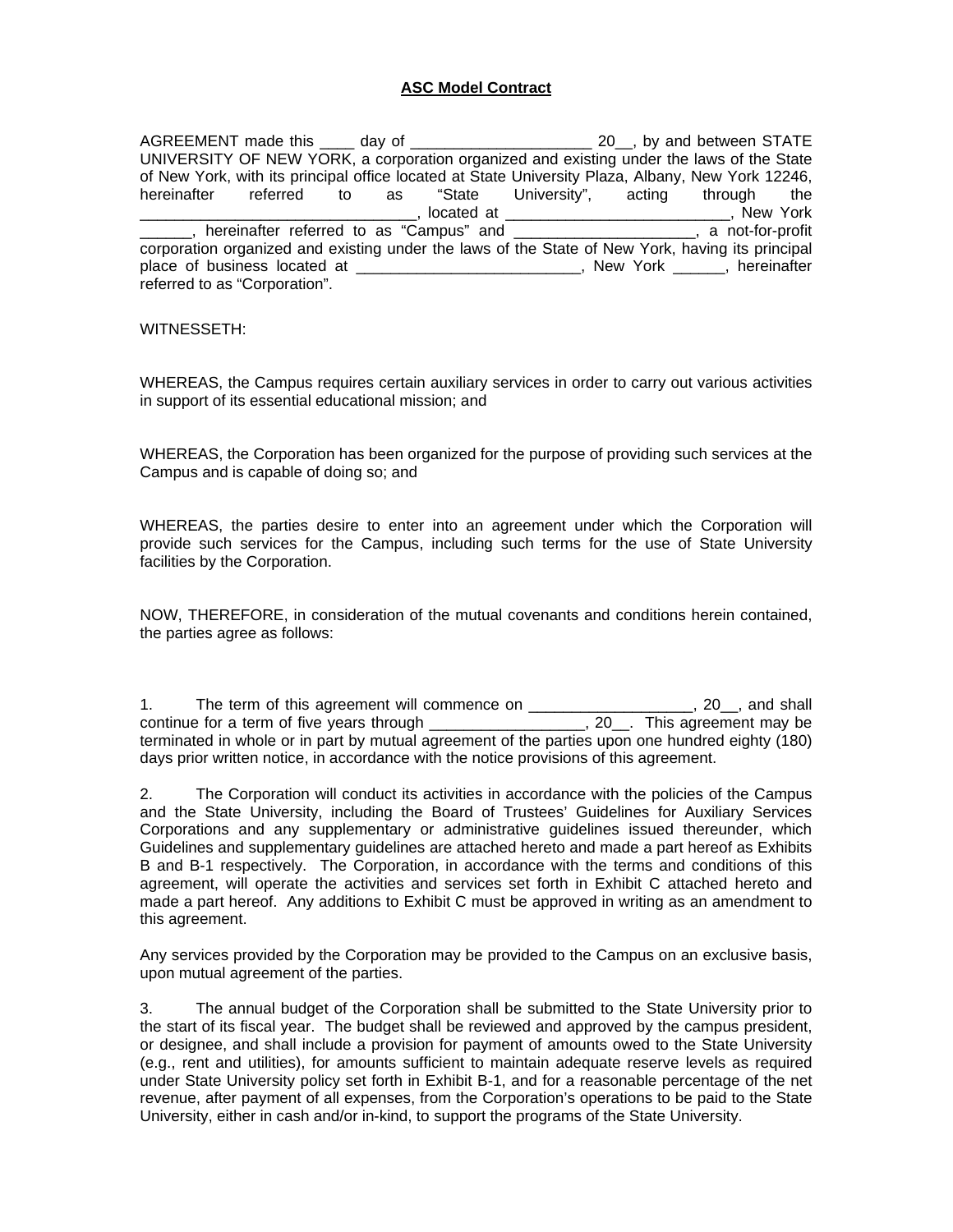4. State University shall make available to the Corporation in accordance with the terms and conditions of this agreement, the facilities designated in Exhibit D, attached hereto and made a part hereof. Additions to or withdrawals from Exhibit D shall be made by written mutual consent of the Campus and the Corporation and shall be subject to approval as an amendment to this agreement.

5. The Corporation shall take good care of the property set forth in Exhibit D, and shall maintain it in a clean, sanitary and orderly condition. The Campus shall keep such specified premises in good repair and make all necessary capital improvements in order to comply with all applicable federal, state and municipal health and safety codes. Any alteration or improvement to the premises that may be paid for by the Corporation shall become the property of the State University.

6. Any services to be provided by the Corporation under the terms of this agreement may be provided by the Corporation through a sub-contractor. However, the Corporation retains the primary responsibility for the delivery of all services under this agreement, including those services that may be rendered by a sub-contractor. Corporation sub-contracts requiring the payment of State funds will be required to comply with all procedures applicable to State University contracts including Standard Contract Clauses and Standard Affirmative Action Clauses, Exhibits A and A-1.

Any contract let by the Corporation to a subcontractor that is necessary to carry out the primary services of food service, bookstore, and vending under its contractual obligations to the State University and all other contracts that exceed an annual contract value of \$100,000 shall be advertised and awarded pursuant to a competitive procurement process.

7. The Corporation shall, upon termination of this agreement, return the facilities provided hereunder, or the applicable portion thereof in the event of partial termination or cessation of a particular activity in accordance with paragraph 1 above, in good and clean condition.

8. The Corporation shall defend, indemnify and hold harmless the State University and the State of New York from and against any claim, damage, fine, judgment, expenses, or charge suffered, imposed, assessed or incurred for any violation or occasioned by any act, neglect or omission of the Corporation, its officers, employees, agents, or sub-contractors. The Corporation shall defend, indemnify and hold harmless the State University and the State of New York from and against legal proceedings, judgment, or damages which may arise as the result of the Corporation's sub-contracting any of the services provided hereunder. The responsibility of the Corporation shall not be extended to claims, liability or damages arising out of the negligence of the State University, its officers, employees, agents, or sub-contractors.

In the event any damage or loss is caused to the equipment or facilities provided by the Campus hereunder, by the negligence or improper conduct of the Corporation, its officers, employees, agents or sub-contractors, the Corporation shall cause the said damage or loss to be repaired or replaced as speedily as possible at its own cost and expense. Notwithstanding the above, if any such damage or loss is due to the negligence of the State University, its officers, employees, or agents, the Corporation shall be relieved of its responsibility for the repair or replacement of such damaged or lost equipment or facilities.

In no event shall anything contained in this agreement be deemed to impose liability of any nature upon the Corporation for loss or damage to persons or property, caused by the Campus, its officers, employees, or agents, or by any third party over which the Corporation exercises no control.

In the event any of the services hereunder are provided by a sub-contractor, the Corporation will ensure that such sub-contractor shall obligate itself to assume liability in accordance with the provisions of this agreement.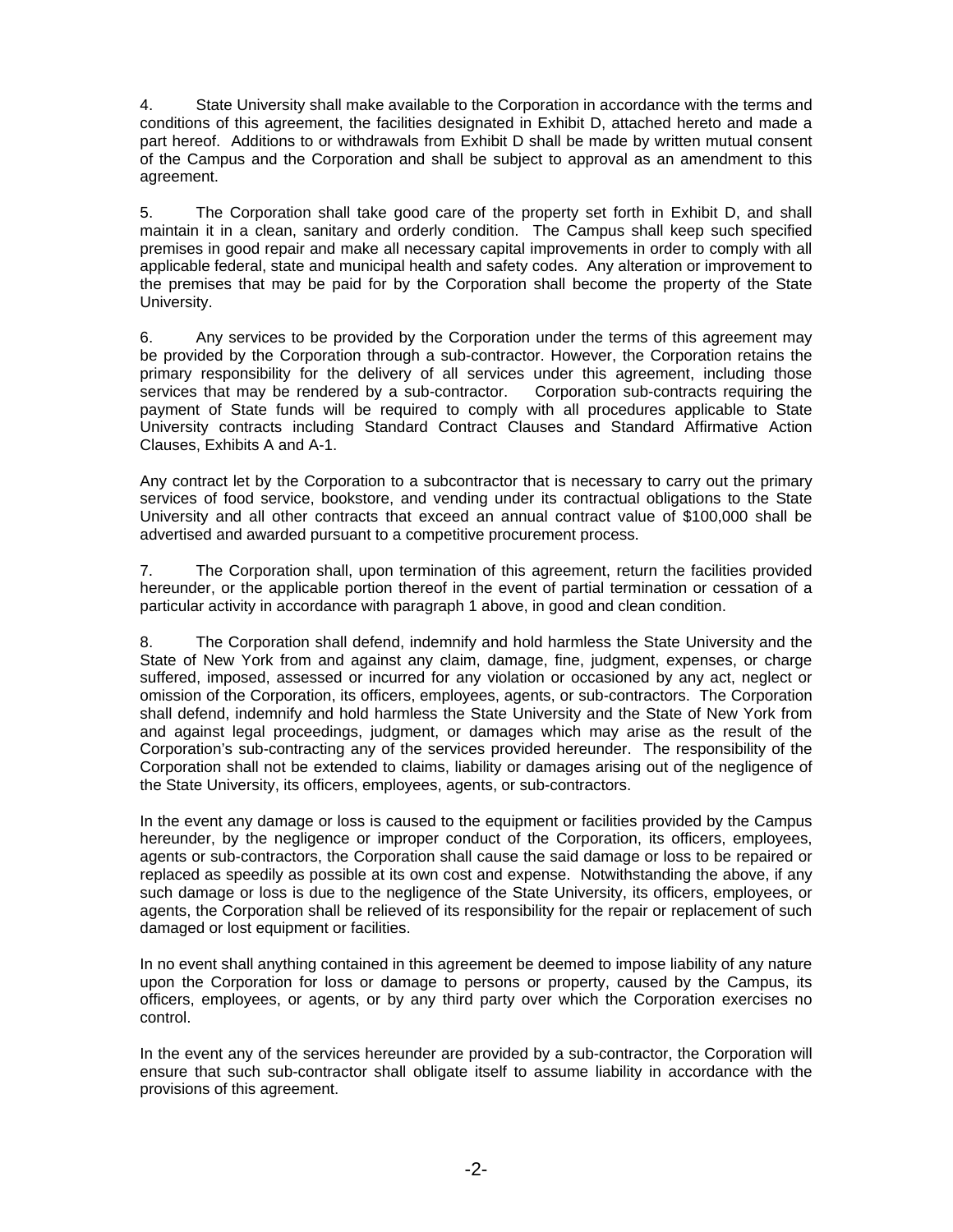9. Payments for food service, board contracts and any other Corporation services mutually agreed to by the campus and the Corporation and purchased by students, shall be collected and disbursed in accordance with the following:

a) The Corporation may collect the approved amount directly from the students.

b) In the alternative, the Corporation may elect to have the Campus collect such amount directly from the students. The Campus will deposit said receipts in the local campus depository. The Campus Business Office will initiate the associated "Abstract of Voucher" form to the Office of the State Comptroller for prior review and approval for disbursing said receipts to the Corporation no later than 15 days from receipt. Subsequent disbursements to the Corporation will be made no later than 15 days from receipt of approval of "Abstract of Voucher" from the State Comptroller's Office. It is understood by the parties that student's pending receipt of bona fide financial aid awards may defer such payments. "Receipts" shall be defined as the date which payments are received by the Campus from the students or the date on which financial aid awards are distributed to student accounts. The Corporation hereby assigns to the State University its right to collect any unpaid amounts due from the student as billed by the Campus in accordance with this provision. The right extends to referral to the NYS Attorney General for collection or to an authorized collection agency.

10. Charges for use of facilities, utilities, and other campus costs associated with the operations of the Corporation, as detailed in Exhibit D, will be determined by the Campus. At the option of the Corporation, these charges may be separately delineated or reflected as a single total amount. These charges shall be paid to the Campus by the Corporation according to terms established by the Campus. Exhibit D also shall contain a description of the methodology for assessing costs for those items listed therein.

11**.** In performing this agreement, the Corporation will receive, maintain, process or otherwise will have access to confidential information on students and/or customers of the Campus. Pursuant to the Gramm-Leach-Bliley Act (P.L. 106-102) and the Federal Trade Commission's Safeguards Rule (16 CFR Part 314), the Corporation must implement and maintain a written Information Security Program in order to protect such customer information. Customer information is defined as "any record containing nonpublic personal information as defined in 16 CFR §313(n)" (the FTC's Privacy Rule) "about a customer of a financial institution, whether in paper, electronic, or other form" (16 CFR §314.2). Examples of nonpublic personal customer information include, but are not limited to, name, address, phone number, social security number, bank and credit card account numbers and student identification numbers.

The safeguards that must be implemented under the Program must comply with the elements set forth in 16 CFR §314.4 and must achieve the objectives enunciated in 16 CFR §314.3, namely to: 1) insure the security and confidentiality of student and/or campus customer records and information; 2) protect against any anticipated threats or hazards to the security or integrity of such records; and 3) protect against unauthorized access to or use of such records or information which could result in substantial harm or inconvenience to any student and/or campus customer.

The Corporation shall comply with the provisions of the New York State Information Security Breach and Notification Act (General Business Law Section 899-aa; State Technology Law Section 208). The Corporation shall be liable for the costs associated with any breach of these provisions if caused by the negligent or willful acts or omissions of the Corporation or its agents, officers, employees, or subcontractors.

If the Corporation sub-contracts with a third party for any of the services that it is required to undertake in furtherance of this agreement, the Corporation must ensure that such third parties implement practices which protect nonpublic personal information of students and/or campus customers to which they receive, maintain, process or otherwise are permitted access.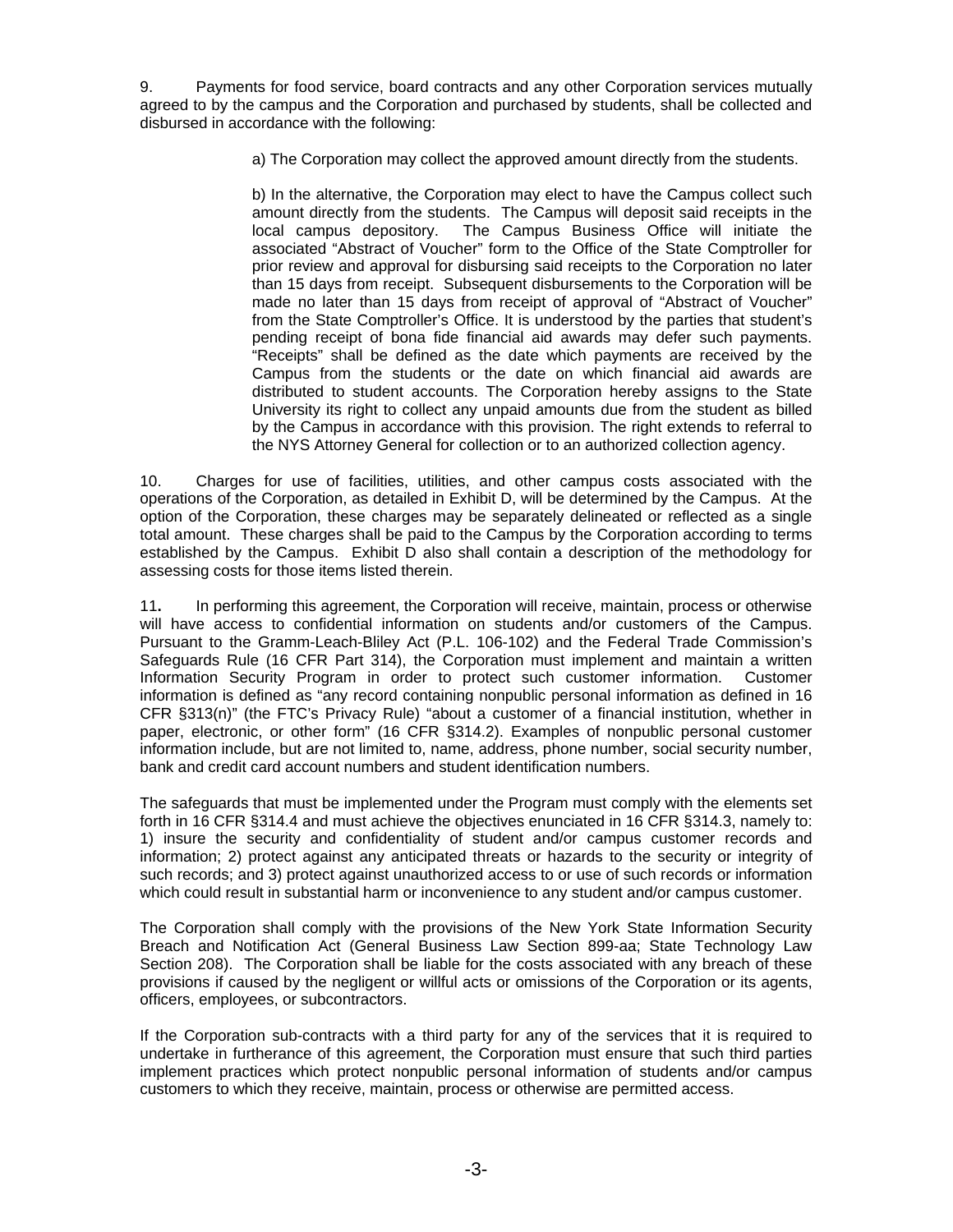12. The Corporation and its sub-contractors shall be responsible for compliance with all applicable laws, rules, orders, regulations, codes and requirements of Federal, State and Municipal governments applicable hereto, including the provisions contained in the New York State Standard Contract Clauses and Affirmative Action Clauses, Exhibits A and A-1, attached hereto, and made a part hereof.

- 13. This agreement consists of the following documents:
	- 1. Standard NY Contract Clauses—Exhibits A and A-1
	- 2. Guidelines and Administrative Guidelines for Auxiliary Service Corporations—Exhibit B and B-1
	- 3. Corporation Activities—Exhibit C
	- 4. Facilities, Equipment and Personnel Provided by Campus—Exhibit D
	- 5. Description of Affiliated Organizations and Campus-provided Resources (Exhibit E)

14. In the event of any controversy of terms, the priority of the interpretation of documents shall be in the following order:

- 1. Exhibits A and A-1
- 2. Guidelines and Administrative Guidelines for Auxiliary Service **Corporations**
- 3. This agreement
- 4. Corporation Activities (Exhibit C)
- 5. Facilities, Equipment and Personnel Provided by Campus—Exhibit D
- 6. Description of Affiliated Organizations and Campus-provided Resources (Exhibit E)

15. The parties agree that any amendment to this agreement or to any exhibit hereto will not become effective until it has received the approval of both the NYS Attorney General and the Comptroller.

16. A waiver of a provision or breach of the agreement shall not constitute a subsequent waiver of such provision or breach of this agreement.

17. Any notice to either party hereunder must be in writing, signed by the party giving it, and shall be served either personally or by certified or registered mail or recognized overnight courier service or fax addressed as follows:

TO THE CAMPUS PRESIDENT:

TO THE STATE UNIVERSITY:

TO THE CORPORATION: